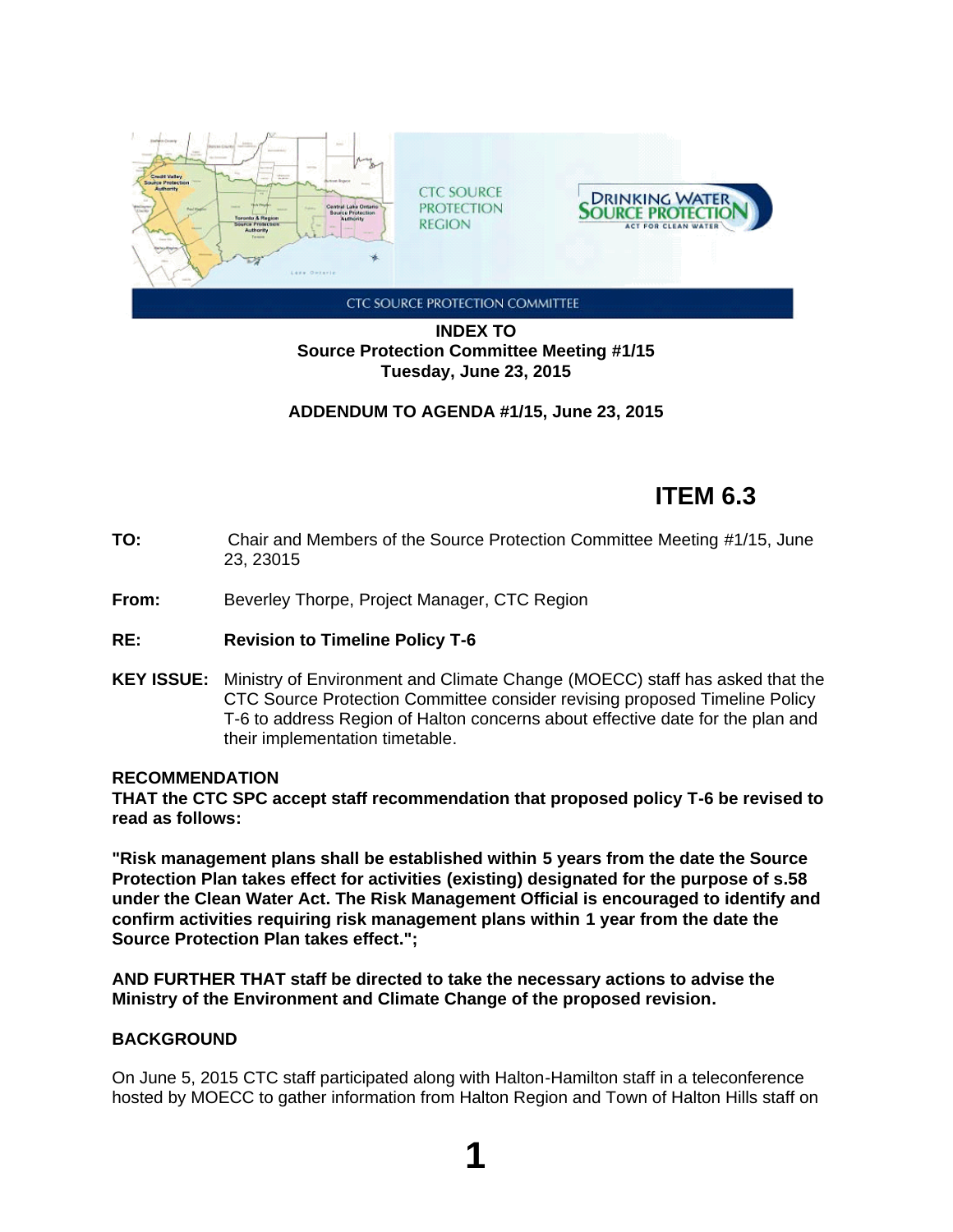their status in preparing for implementation of the Source Protection Plan (SPP) policies in order to inform the Minister in his determination of the effective dates of the respective CTC and Halton-Hamilton SPPs.

Halton Region staff expressed concern over proposed timeline policy T-6 which reads:

"Activities (existing) designated for the purpose of s. 58 under the Clean Water Act, requiring risk management plans shall be identified and confirmed within 1 year by the Risk Management Official. Risk management plans shall be established within 5 years from the date the Source Protection Plan takes effect."

Regional water staff who will be responsible for Part IV are concerned they would not be able to meet the 1 year timeline and suggested a June 1, 2016 effective date for the CTC plan versus the earlier possible date of October 1, 2015 on which MOECC has been consulting. The Town of Erin risk management official had separately expressed a similar concern about the one year provision in policy T-6 to CTC staff and suggested that an effective date at the end of 2015 or beginning of 2016 would give them the flexibility required.

Town of Halton Hills staff is also concerned about being ready for an October 1, 2015 effective date as the Region of Halton water staff has not yet established business processes or procedures with regard to compliance with Part IV policies to ensure that lower tier municipalities issue their approvals in compliance with policies. They expressed a preference for January 2016 effective date. Regional planning staff advised that they are currently screening applications using the vulnerable area mapping.

Subsequently, MOECC staff contacted CTC staff to request consideration of a revision to proposed policy T-6 to address the concern. They also advised that the one year clause was not likely binding in any case, but the five year time limit for completion of risk management plans would be compulsory.

Therefore it is recommended that timeline policy T-6 be revised in order to address the municipal concerns by making the one year provision clearly a guideline by rewording the proposed policy to read as follows:

"Risk management plans shall be established within 5 years from the date the Source Protection Plan takes effect for activities (existing) designated for the purpose of s. 58 under the Clean Water Act. The Risk Management Official is encouraged to identify and confirm activities requiring risk management plans within 1 year from the date the Source Protection Plan takes effect."

#### **NEXT STEPS**

Pending CTC SPC approval of the recommended revision, CTC staff will work with MOECC staff to make the necessary revisions to the proposed policy and source protection plan and explanatory document. Following the Minister's approval of the SPP, staff will ensure that the Plan reflects this and any other changes required prior to publication of final documents.

**Report prepared by: Beverley Thorpe, extension 5577 Emails: bthorpe@trca.on.ca For Information contact: Beverley Thorpe, extension 5577 Emails: bthorpe@trca.on.ca Date: June 16, 2015**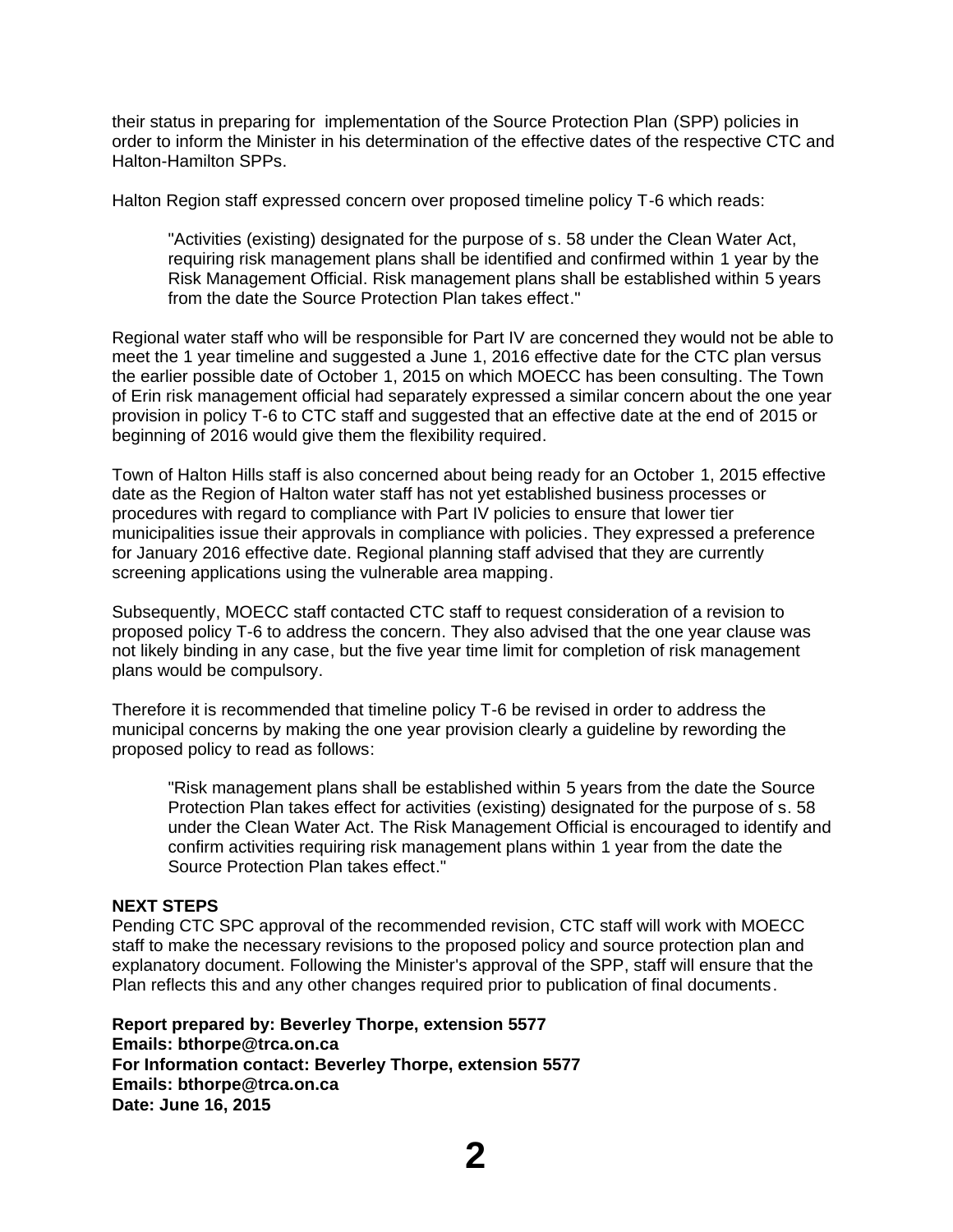# **ITEM 7.2**

- **TO:** Chair and Members of the Source Protection Committee Meeting #1/15, June 23, 23015
- **From:** Beverley Thorpe, Project Manager, CTC Region
- **RE: EBR Posting of Proposed Amendments to Ontario Regulation 288/07 "Source Protection Committees" under the Clean Water Act, 2006.**
- **KEY ISSUE:** Information is being provided on the proposed changes that were posted subsequent to circulating staff report found at Agenda Item 6.2 to provide the members with this information as they consider the recommendations on member renewal .

#### **RECOMMENDATION**

#### **THAT the CTC Source Protection Committee (SPC) receives this report for information.**

#### **BACKGROUND**

Staff prepared materials addressing **Agenda Item 6.2 - Matters for Committee Action** "CTC Source Protection Committee Renewal Process" for Meeting #1/15 to be held on June 23, 2015 and distributed the agenda package to members. Subsequently the Ministry of Environment and Climate Change (MOECC) posted on June 12, 2015 proposed amendments to Ontario Regulation 288/07 "Source Protection Committees" under the *Clean Water Act, 2006* . These proposed changes, if enacted, would provide more options and flexibility for the Toronto and Region Source Protection Authority (TRSPA) in replacing members and on the size of the committee.

As the SPC is being asked in **Agenda Item 6.2** to provide advice to the TRSPA, staff feels that the members should be aware of these proposals in determining their position.

The Chairs of the nineteen source protection committees across the province have raised concern that the rigid process and timing set out currently in O. Reg. 288/07 may not be the best approach to facilitating the implementation of the source protection plans. The Chairs are appointed by the Minister not the source protection authority. MOECC has listened to these concerns and responded with the proposed amendments.

The EBR notice outlining the purpose of the amendments and questions for consideration is found as **Attachment 1**. It can also be found on-line at www.ebr.gov.on.ca/ERS-WEB-External/displaynoticecontent.do?noticeId=MTI1MTEw&statusId =MTg4NDQ0&language=en.

The comment period runs for 45 days between June 12, 2015 and July 27, 2015. Comments may be submitted on-line at the web page cited above.

## **SUMMARY OF PROPOSED CHANGES**

The proposed amendments cover the following areas:

1. Option for the TRSPA to defer the expiry of the first members to be replaced to not later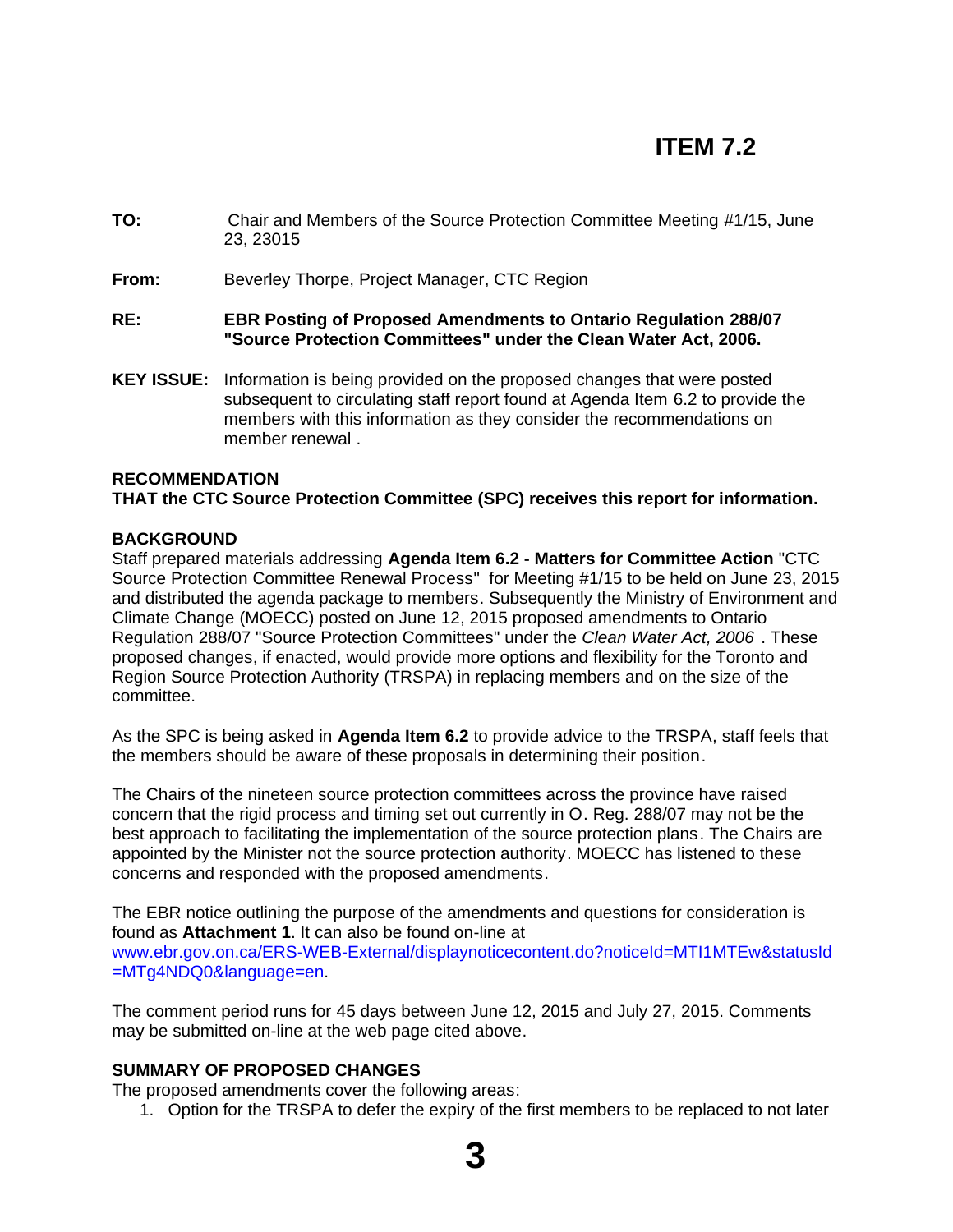than January 1st of the year the first annual progress reports on plan implementation are due to the Minister (approximately three years after approved plans come into effect). Remaining members would be replaced within the following 24 months consistent with the current regulation.

- 2. Option for the terms of newly appointed members to be set at five years rather than three years as in the current regulation.
- 3. Option for TRSPA and/or the CTC SPC to decide locally to reduce the size of the committee while maintaining the proportional representation across the three sectors to not less than 9 members plus chair.
- 4. Option to recruit economic and public members and post notices using the internet only, while still allowing for use of newspapers as locally determined.

**Report prepared by: Beverley Thorpe, extension 5577 Emails: bthorpe@trca.on.ca For Information contact: Beverley Thorpe, extension 5577 Emails: bthorpe@trca.on.ca Date: June 16, 2015**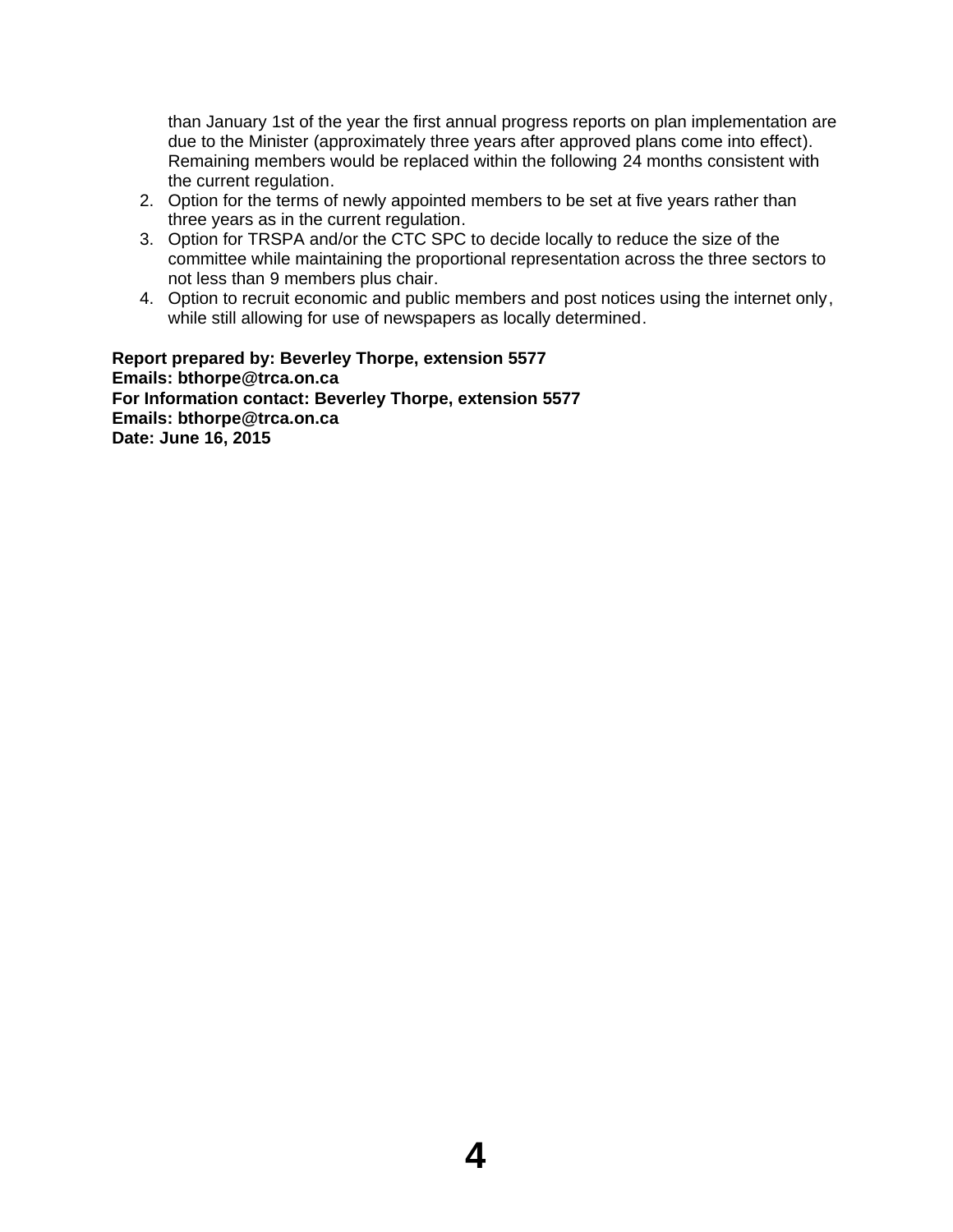## **Attachment 1**

## **EBR Registry Number 012-4243 Regulation Proposal Notice "Amendments to Ontario Regulation 288/07 "Source Protection Committees" under the Clean Water Act, 2006"**

## **Description of Regulation:**

The purpose of the Clean Water Act, 2006 (CWA) is to protect existing and future sources of drinking water to help protect human health and the environment, and to ensure safe, clean drinking water for Ontarians. The Act ensures communities are able to protect their drinking water sources through prevention - by developing collaborative, locally driven, watershed based drinking water source protection plans founded on science. Source protection planning is a vital part of Ontario's drinking water safety net, a framework designed to protect drinking water from the source to the tap.

Ontario Regulation 288/07 "Source Protection Committees" sets out the requirements for the size, appointment and operation of source protection committees. Source protection plans for the 38 source protection areas were prepared by the 19 source protection committees in the province. A source protection committee's knowledge and experience with the plans that they prepared is important in fostering local acceptance and successful plan implementation after plans are approved by the Minister of the Environment and Climate Change. In addition, committee background of the plan's policy development is anticipated to be a valuable asset when committees review and comment on (i) the first progress report on the implementation of plans (required under section 46 of the CWA) and (ii) workplans that are intended to govern the review and update of plans, which are submitted to the ministry approximately three years after plans are approved.

In order to retain the valuable knowledge and expertise of committee members, the proposed regulation amendments allow committee members that were involved in the preparation of source protection plans to remain on the committee in the first few years of plan implementation.

The proposed amendments will provide greater local autonomy of source protection committees by providing flexibility to reduce the committee size.

The proposed amendments will eliminate the current requirement for newspaper notices and align with common practices of posting notices related to committee member recruitment on the Internet.

## **Purpose of Regulation:**

The purpose of this proposal is to seek feedback from the public, stakeholders, communities, and First Nations on proposed amendments to O. Reg 288/07 ("Source Protection Committees") under the CWA. Specifically, the proposed amendments address the topics presented below.

## **A. Expiry of terms of appointment**

*Current regulation – composition and terms of appointment:*

A source protection authority is required to appoint members of a source protection committee in accordance with the requirements of the regulation. Source protection committees are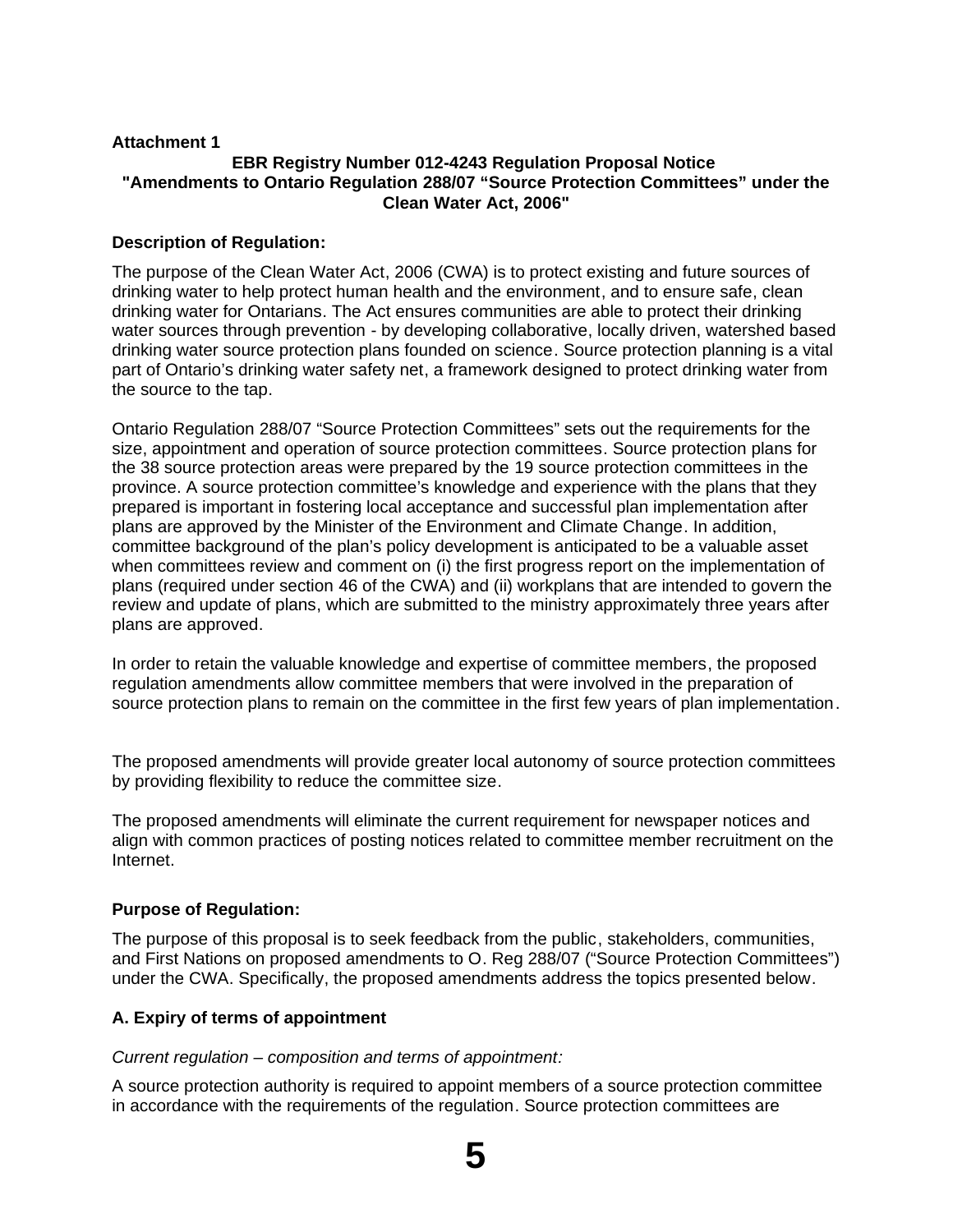required by the regulation to be comprised of local representatives from three sectors: 1/3 municipal; 1/3 economic (business, agriculture, industry); 1/3 environment/ health/ general public. The regulation also provides for First Nation members in addition to the sector representatives in areas or regions that include any part of First Nation reserve land. All 19 committees were established between 2007 and 2008.

Currently, the regulation stipulates that approximately one third of the terms of appointment of sector members on the committee expire when notice of plan approval is posted on the Environmental Registry (EBR). Where a source protection committee is responsible for a source protection region (which is a grouping of two or more source protection areas) – the term of appointments are to expire when notice of approval of the last source protection plan for the region is posted on the EBR. The expiries are to be applied equally across all three sectors represented on the committee. On the first anniversary of the posting date of the Minister's approval, the terms of appointments of approximately another third of sectoral members are to expire and on the second anniversary the final third are to expire. The exact number of expiries at each stage (EBR posting, 12 months later, 24 months later) varies depending on the size of the committee (the current regulation sets this out for each sized committee).

The current regulation also stipulates that the terms of appointment for all First Nation members expire when the notices of approval for all plans a committee is responsible for are posted on the EBR.

#### *Proposed Amendments – Sectoral Representatives:*

For the three sectors represented on committees, it is proposed that the initial expiry of the terms of appointment for committee members be deferred until not later than January 1st of the year the first annual progress report on the implementation of their source protection plan is due to the ministry (which is approximately three years after approved plans take effect). Where the terms of appointment for committee members that were involved in the preparation of the first source protection plan for the area or region have already expired, it is proposed that, similar to the provision that is provided in the regulation for interim appointments, the members may be readily reappointed without requiring the source protection authority to complete the recruitment process currently in the regulation.

When expiries for the terms of appointment begin to be applied, they will continue to be proportional across the three sectors and be complete after 24 months, consistent with the current regulation. The source protection authority will retain their current responsibility for choosing which memberships expire at each stage. The proposed amendments will give the source protection authority flexibility to determine the actual number of memberships (at a minimum one from each sector) that expire by January 1st of the year the first annual progress report is due and over the following 24 months, provided the expiries are always applied proportionally across the three sectors.

The proposed amendments would have the effect of retaining a majority of committee member's experience, knowledge and background of the policies in the first few years of plan implementation to support local acceptance and implementation of plans and provide input to (i) the first annual progress report on plan implementation and (ii) the workplans governing the update of source protection plans. At the same time, requiring the first set of terms of appointment to expire not later than January 1st of the year the first annual progress report is due (which is five months prior to the date the report is to be submitted to the Ministry of the Environment and Climate Change), provides an opportunity for the remaining members to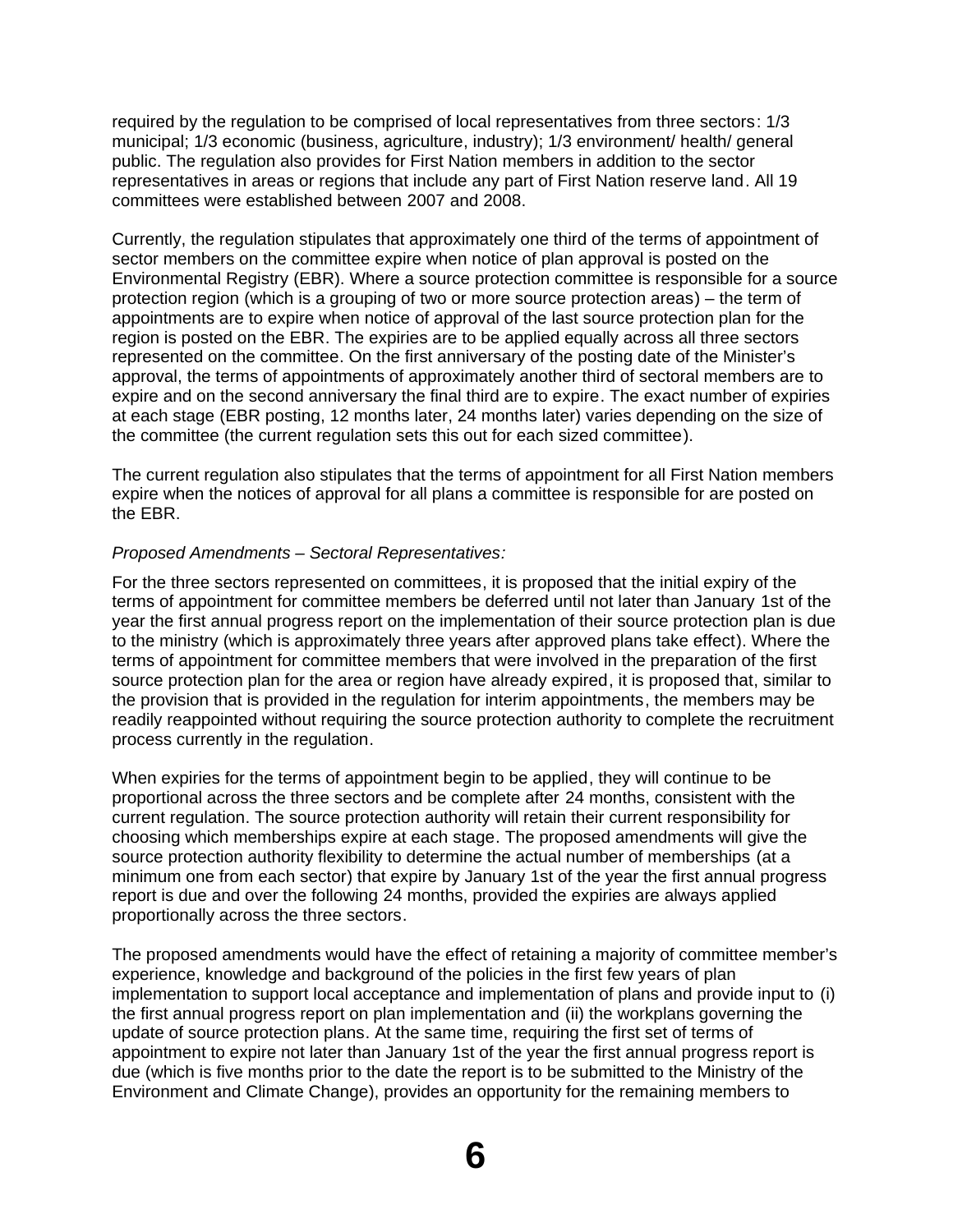transfer their knowledge and experience to new members joining the committee at that time.

After source protection plans are approved, the current regulation specifies the term of appointment for committee members as three years. To avoid similar issues around a loss of knowledge and background in committees that are undergoing the review and update of source protection plans (as required by section 36 of the Act) around that same timeframe, the proposed amendments would allow the terms of appointment for members that join the committee after the plans are approved to be a maximum of five years. This will give source protection authorities local flexibility to align future terms of appointment with future work the committee is involved in, including the review and update of plans.

## *Proposed Amendments – First Nation Representatives:*

For the First Nation representatives on a committee, it is proposed that the expiry of the terms of their appointment be removed from the regulation. Instead, the proposed amendments would allow the term to be decided by the band councils of the First Nations with reserves in the source protection area or region. This would have the effect of allowing members selected by band councils to readily remain on committees without band councils needing to go through another selection process. As has been the case since band councils were originally invited by source protection authorities to provide the names of persons to be appointed to the committee, changes in band council representation may occur at any time band councils determine a change is appropriate and notify the source protection authority.

## **B. Smaller committee sizes**

The size of each committee is set out in regulation for every source protection area and region in the province. The sizes are 22, 16, or 10, including the chair of the committee. These sizes allow for an equal proportion of representation across the three sectors identified in the regulation (municipal; economic; environment/ health/ general public).

Now that source protection plans have been approved for 14 of 19 source protection committees and the remaining plans are nearly complete and anticipated to be approved in 2015, it is proposed that the regulation be amended to provide flexibility to reduce committee sizes to the minimum shown below. A table summarizing the number of members currently on each committee and the proposed minimum size is attached to this notice (see Additional Information).

Proposed Minimum Size of 7 members (including the chair):

- 1. Ausable Bayfield Maitland Valley Source Protection Region
- 2. Cataraqui Source Protection Area
- 3. Essex Region Source Protection Area
- 4. Halton-Hamilton Source Protection Region
- 5. Lakehead Source Protection Area
- 6. Mattagami Region Source Protection Area
- 7. Mississippi-Rideau Source Protection Region
- 8. Niagara Peninsula Source Protection Area
- 9. Sudbury Source Protection Area
- 10. North Bay-Mattawa Source Protection Area
- 11. Quinte Conservation Source Protection Area
- 12. Raisin-South Nation Source Protection Region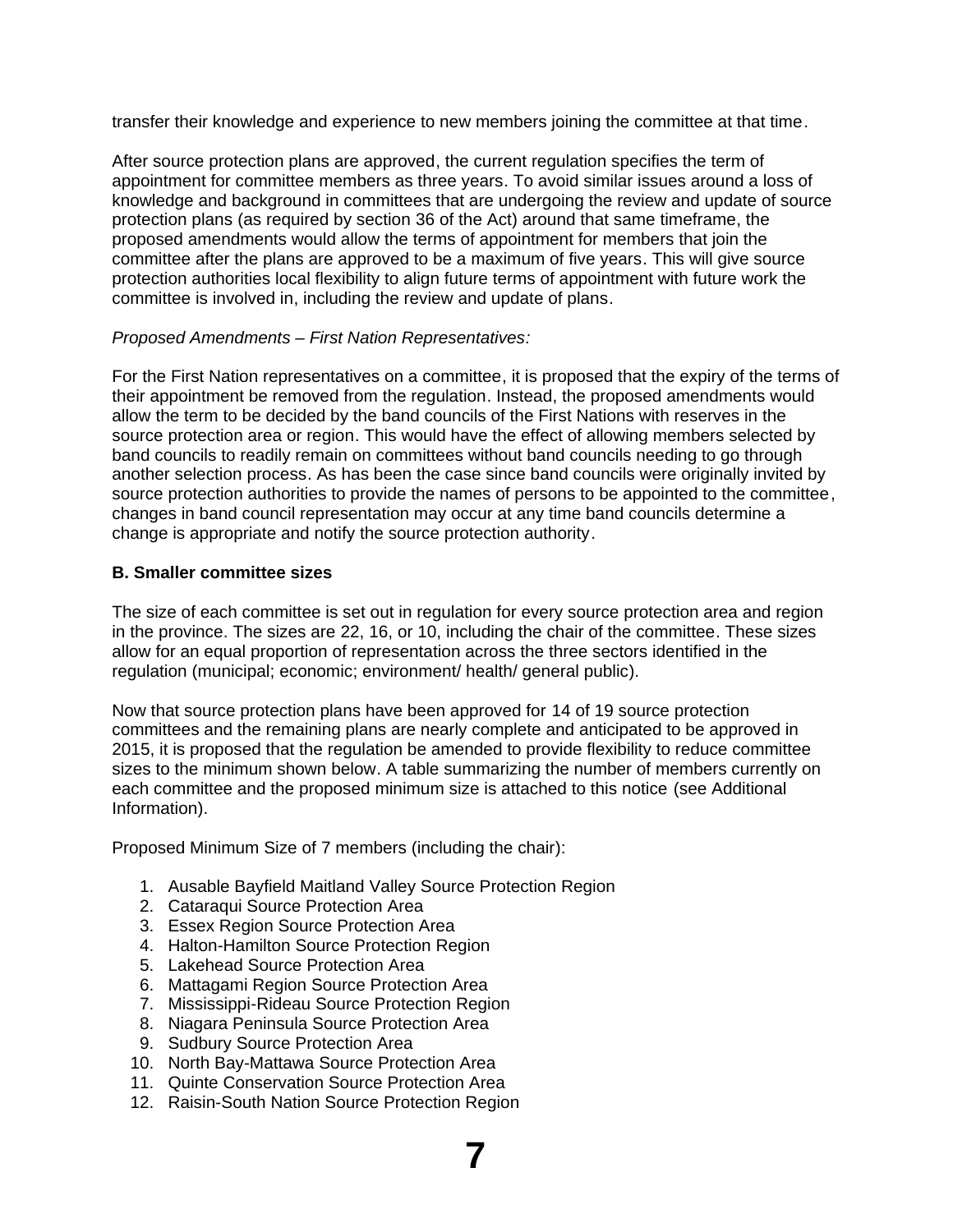- 13. Saugeen, Grey Sauble, Northern Bruce Peninsula Source Protection Region
- 14. Sault Ste. Marie Region Source Protection Area

Proposed Minimum Size of 10 members (including the chair):

- 15. CTC Source Protection Region
- 16. Lake Erie Source Protection Region
- 17. South Georgian Bay-Lake Simcoe Source Protection Region
- 18. Thames-Sydenham and Region Source Protection Region
- 19. Trent Conservation Coalition Source Protection Region

It is proposed that the source protection authority and/or committee decide locally the committee size that suits their needs, provided it is within the current and proposed minimum size and that proportionality in the number of representatives across the three sectors is maintained. The size selected must be divisible by three plus have one committee chair. For example, a source protection committee of 22 members may reduce in size to 19, 16, 13 or 10 members. The proposed amendments would allow a reduction in size any time after the source protection plans for the area or region a committee represents are approved and the associated notices are posted on the EBR.

It is also proposed that opting locally to have a smaller source protection committee not eliminate the expiry of a portion of memberships by January 1st of the year their first progress report on plan implementation is due to the ministry (see item A above "Expiry of terms of appointment" for more details). This would ensure there is an opportunity for new members to join the committee and benefit from a transfer of knowledge of experienced members, while offering a fresh perspective when the committee provides input on the first progress report and workplans governing plan updates.

## **C. Appointment process notification requirements – Internet posting**

To align with common standards of Internet use, it is proposed that the notification requirements for recruiting committee members in the economic and environment/ health/ general public sectors and posting the final decision about committee composition be streamlined to require a minimum of an Internet posting. This would have the effect of removing the obligation to post recruitment and composition notices in local newspapers throughout the source protection area, and instead allow source protection authorities the discretion to post in local newspapers if they determine that is appropriate for the local community.

The current notification requirements and process for securing municipal members on a committee remains unchanged.

## **Discussion / consultation questions**:

- 1. Please comment on the proposal to defer the expiry of the terms of appointment and full recruitment process to not later than January 1st before the first progress report on plan implementation is due.
- 2. What are the advantages and disadvantages of providing flexibility to source protection authorities to determine the actual number of memberships that expire by January 1st of the year the first annual progress report is due and over the subsequent 24 months?
- 3. Should source protection authorities be able to align future terms of appointment with the time required to complete the future review and update of source protection plans (under section 36 of the Clean Water Act), to a maximum of five years? Why or why not?